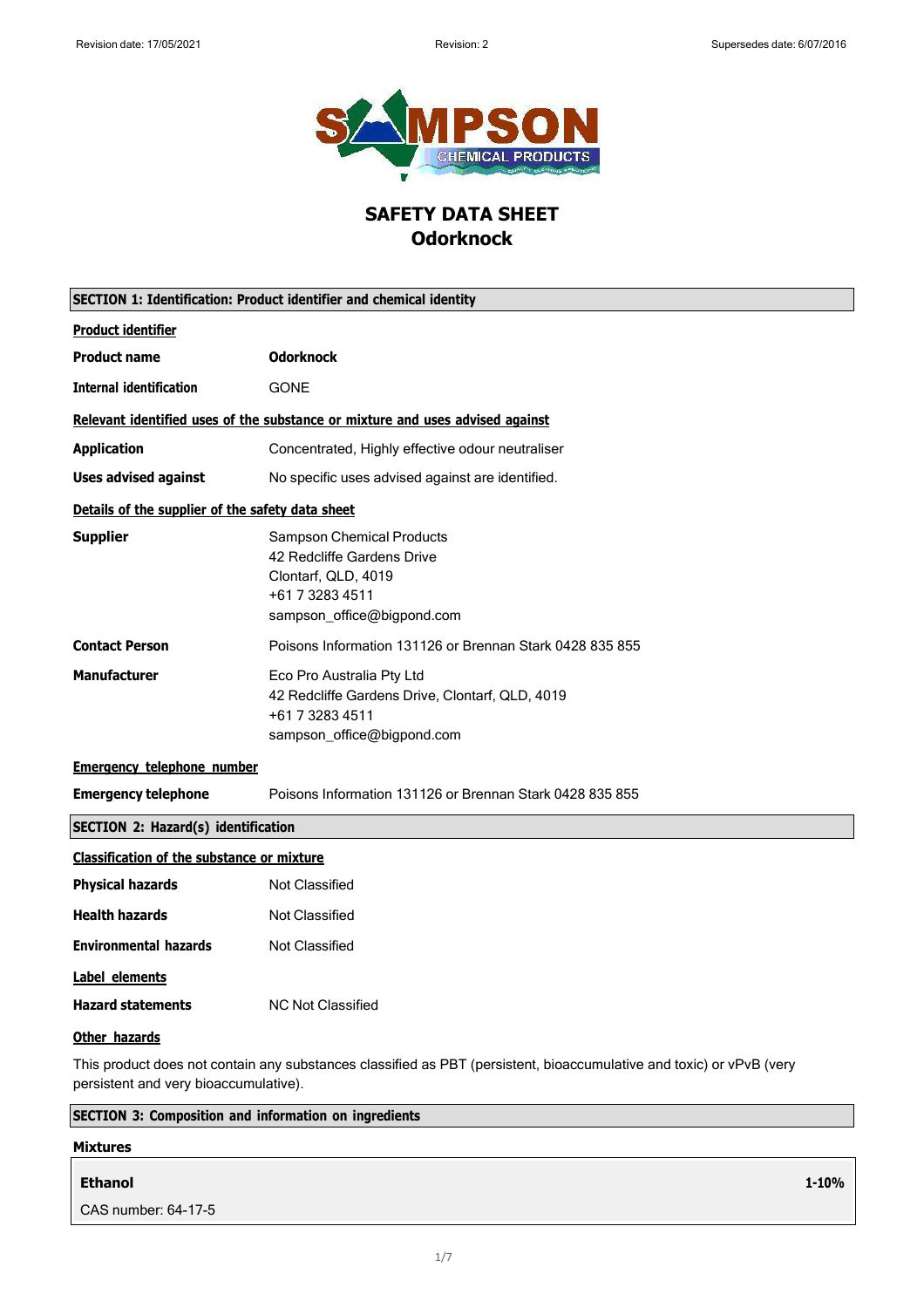| Nonylphenol, ethoxylated                              | 1-10%                                                                                                                                                                                                                                                                                                           |
|-------------------------------------------------------|-----------------------------------------------------------------------------------------------------------------------------------------------------------------------------------------------------------------------------------------------------------------------------------------------------------------|
| CAS number: 9016-45-9                                 |                                                                                                                                                                                                                                                                                                                 |
| <b>SECTION 4: First aid measures</b>                  |                                                                                                                                                                                                                                                                                                                 |
| <b>Description of first aid measures</b>              |                                                                                                                                                                                                                                                                                                                 |
| <b>General information</b>                            | If in doubt, get medical attention promptly. Show this Safety Data Sheet to the medical<br>personnel.                                                                                                                                                                                                           |
| <b>Inhalation</b>                                     | No specific recommendations. If throat irritation or coughing persists, proceed as follows.<br>Move affected person to fresh air and keep warm and at rest in a position comfortable for<br>breathing. Loosen tight clothing such as collar, tie or belt. Get medical attention if any<br>discomfort continues. |
| <b>Ingestion</b>                                      | No specific recommendations. If throat irritation or coughing persists, proceed as follows.<br>Rinse mouth. Get medical attention if any discomfort continues.                                                                                                                                                  |
| <b>Skin Contact</b>                                   | No specific recommendations. Rinse with water. Get medical attention if any discomfort<br>continues.                                                                                                                                                                                                            |
| Eye contact                                           | Rinse with water. Get medical attention if any discomfort continues.                                                                                                                                                                                                                                            |
| <b>Protection of first aiders</b>                     | Use protective equipment appropriate for surrounding materials.                                                                                                                                                                                                                                                 |
|                                                       | Most important symptoms and effects, both acute and delayed                                                                                                                                                                                                                                                     |
| <b>General information</b>                            | The severity of the symptoms described will vary dependent on the concentration and the<br>length of exposure.                                                                                                                                                                                                  |
| <b>Inhalation</b>                                     | No specific symptoms known. Spray/mists may cause respiratory tract irritation.                                                                                                                                                                                                                                 |
| <b>Ingestion</b>                                      | No specific symptoms known. May cause discomfort if swallowed.                                                                                                                                                                                                                                                  |
| <b>Skin contact</b>                                   | No specific symptoms known. May cause discomfort.                                                                                                                                                                                                                                                               |
| Eye contact                                           | No specific symptoms known. May be slightly irritating to eyes.                                                                                                                                                                                                                                                 |
|                                                       | Indication of any immediate medical attention and special treatment needed                                                                                                                                                                                                                                      |
| <b>Notes for the doctor</b>                           | Treat symptomatically.                                                                                                                                                                                                                                                                                          |
| <b>Specific treatments</b>                            | No special treatment required.                                                                                                                                                                                                                                                                                  |
| <b>SECTION 5: Firefighting measures</b>               |                                                                                                                                                                                                                                                                                                                 |
| <b>Extinguishing media</b>                            |                                                                                                                                                                                                                                                                                                                 |
| Suitable extinguishing media                          | The product is not flammable. Extinguish with alcohol-resistant foam, carbon dioxide, dry<br>powder or water fog. Use fire-extinguishing media suitable for the surrounding fire.                                                                                                                               |
| <b>Unsuitable extinguishing</b><br>media              | Do not use water jet as an extinguisher, as this will spread the fire.                                                                                                                                                                                                                                          |
| Special hazards arising from the substance or mixture |                                                                                                                                                                                                                                                                                                                 |
| <b>Specific hazards</b>                               | Containers can burst violently or explode when heated, due to excessive pressure build-up.                                                                                                                                                                                                                      |
| <b>Hazardous combustion</b><br>products               | Thermal decomposition or combustion products may include the following substances:<br>Harmful gases or vapours.                                                                                                                                                                                                 |
| <b>Advice for firefighters</b>                        |                                                                                                                                                                                                                                                                                                                 |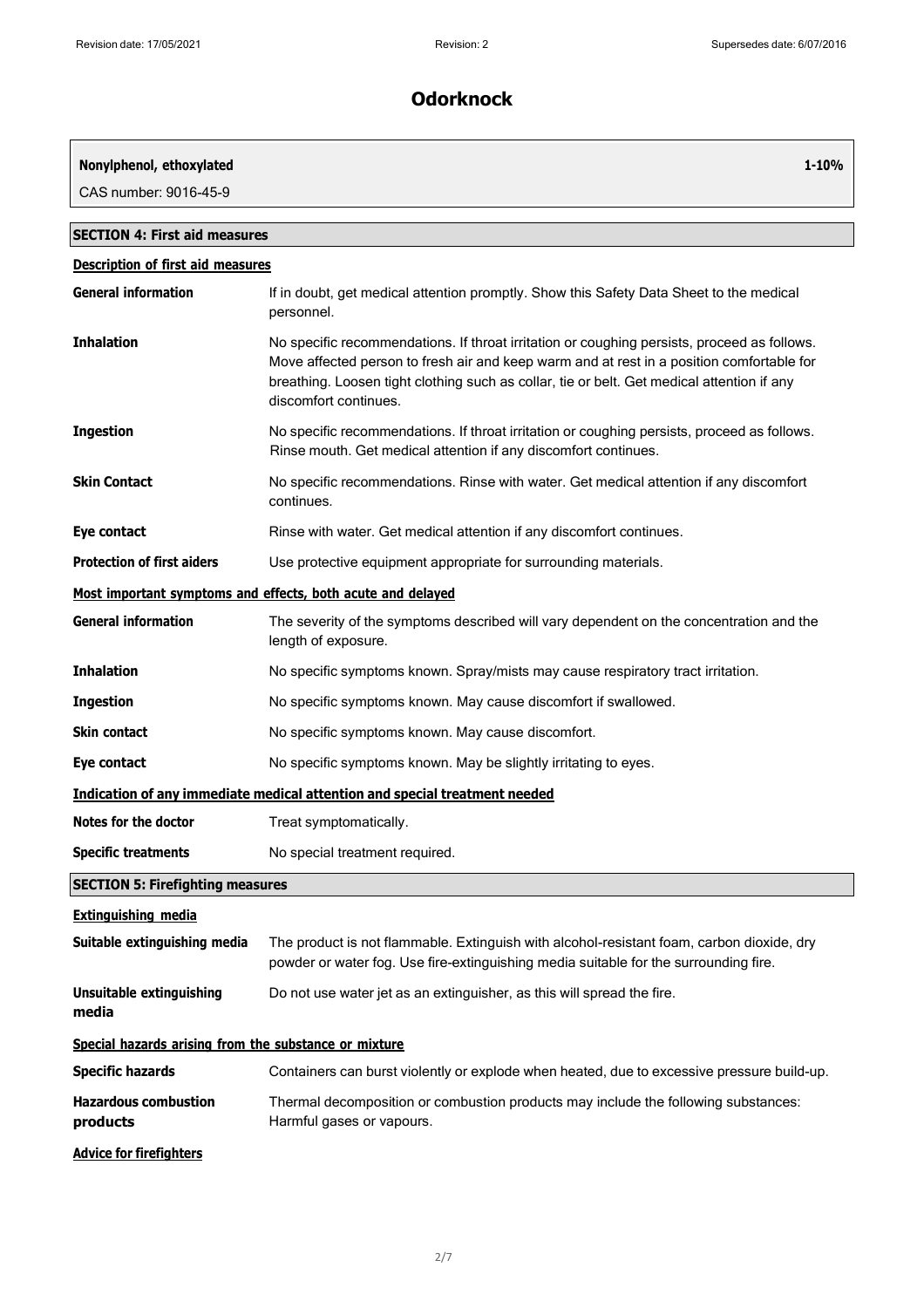| <b>Protective actions during</b><br>firefighting             | Avoid breathing fire gases or vapours. Evacuate area. Cool containers exposed to heat with<br>water spray and remove them from the fire area if it can be done without risk. Cool containers<br>exposed to flames with water until well after the fire is out. If a leak or spill has not ignited, use<br>water spray to disperse vapours and protect men stopping the leak. Control run-off water by<br>containing and keeping it out of sewers and watercourses. If risk of water pollution occurs,<br>notify appropriate authorities. |
|--------------------------------------------------------------|------------------------------------------------------------------------------------------------------------------------------------------------------------------------------------------------------------------------------------------------------------------------------------------------------------------------------------------------------------------------------------------------------------------------------------------------------------------------------------------------------------------------------------------|
| Special protective equipment<br>for firefighters             | Wear positive-pressure self-contained breathing apparatus (SCBA) and appropriate protective<br>clothing. Firefighter's clothing conforming to Australia/New Zealand Standards AS/NZS 4967<br>(for clothing) AS/NZS 1801 (for helmets), AS/NZS 4821 (for protective boots), AS/NZS 1801<br>(for protective gloves) will provide a basic level of protection for chemical incidents.                                                                                                                                                       |
| <b>SECTION 6: Accidental release measures</b>                |                                                                                                                                                                                                                                                                                                                                                                                                                                                                                                                                          |
|                                                              | Personal precautions, protective equipment and emergency procedures                                                                                                                                                                                                                                                                                                                                                                                                                                                                      |
| <b>Personal precautions</b>                                  | No specific recommendations. For personal protection, see Section 8.                                                                                                                                                                                                                                                                                                                                                                                                                                                                     |
| <b>Environmental precautions</b>                             |                                                                                                                                                                                                                                                                                                                                                                                                                                                                                                                                          |
| <b>Environmental precautions</b>                             | Avoid discharge to the aquatic environment.                                                                                                                                                                                                                                                                                                                                                                                                                                                                                              |
| Methods and material for containment and cleaning up         |                                                                                                                                                                                                                                                                                                                                                                                                                                                                                                                                          |
| Methods for cleaning up                                      | Reuse or recycle products wherever possible. Absorb spillage to prevent material damage.<br>Flush contaminated area with plenty of water. Wash thoroughly after dealing with a spillage.<br>Dispose of contents/container in accordance with national regulations.                                                                                                                                                                                                                                                                       |
| Reference to other sections                                  |                                                                                                                                                                                                                                                                                                                                                                                                                                                                                                                                          |
| <b>Reference to other sections</b>                           | For personal protection, see Section 8.                                                                                                                                                                                                                                                                                                                                                                                                                                                                                                  |
|                                                              | SECTION 7: Handling and storage, including how the chemical may be safely used                                                                                                                                                                                                                                                                                                                                                                                                                                                           |
| <b>Precautions for safe handling</b>                         |                                                                                                                                                                                                                                                                                                                                                                                                                                                                                                                                          |
| <b>Usage precautions</b>                                     | Read and follow manufacturer's recommendations. Wear protective clothing as described in<br>Section 8 of this safety data sheet. Keep away from food, drink and animal feeding stuffs.<br>Handle all packages and containers carefully to minimise spills. Keep container tightly sealed<br>when not in use. Avoid the formation of mists. Avoid discharge to the aquatic environment.                                                                                                                                                   |
| <b>Advice on general</b><br>occupational hygiene             | Wash promptly if skin becomes contaminated. Take off contaminated clothing and wash<br>before reuse. Wash contaminated clothing before reuse.                                                                                                                                                                                                                                                                                                                                                                                            |
| Conditions for safe storage, including any incompatibilities |                                                                                                                                                                                                                                                                                                                                                                                                                                                                                                                                          |
| <b>Storage precautions</b>                                   | No specific recommendations.                                                                                                                                                                                                                                                                                                                                                                                                                                                                                                             |
| <b>Storage class</b>                                         | Chemical storage.                                                                                                                                                                                                                                                                                                                                                                                                                                                                                                                        |
| Specific end use(s)                                          |                                                                                                                                                                                                                                                                                                                                                                                                                                                                                                                                          |
| Specific end use(s)                                          | The identified uses for this product are detailed in Section 1.                                                                                                                                                                                                                                                                                                                                                                                                                                                                          |
|                                                              |                                                                                                                                                                                                                                                                                                                                                                                                                                                                                                                                          |
| <b>SECTION 8: Exposure controls and personal protection</b>  |                                                                                                                                                                                                                                                                                                                                                                                                                                                                                                                                          |

Long-term exposure limit (8-hour TWA): 1000 ppm 1880 mg/m<sup>3</sup>

#### **2-methylpropan-2-ol**

Long-term exposure limit (8-hour TWA): 100 ppm 303 mg/m<sup>3</sup> Short-term exposure limit (15-minute): 150 ppm 455 mg/m<sup>3</sup>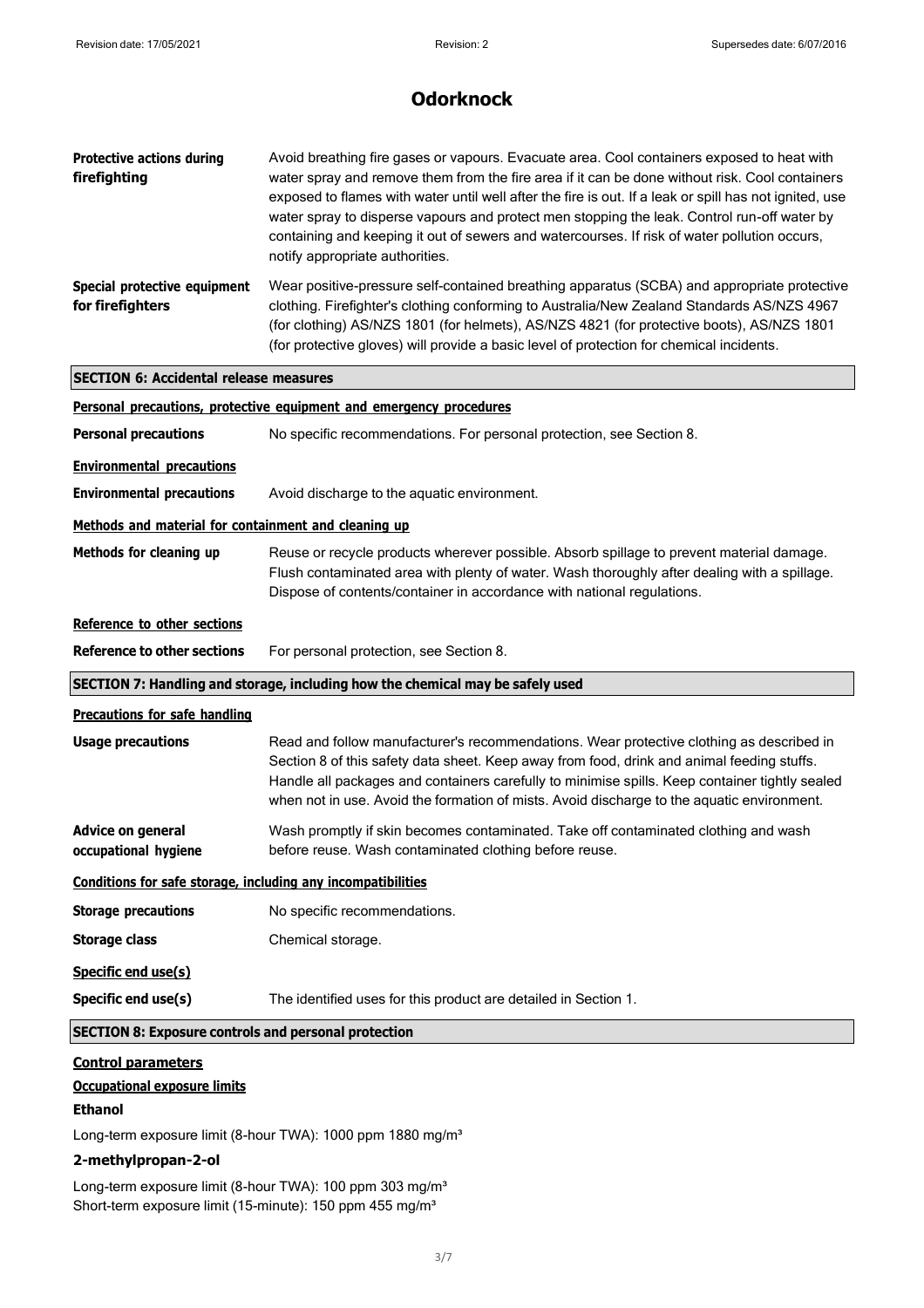| <b>Exposure controls</b>                          |                                                                                                                                                                                                  |
|---------------------------------------------------|--------------------------------------------------------------------------------------------------------------------------------------------------------------------------------------------------|
| <b>Appropriate engineering</b><br><b>controls</b> | No specific ventilation requirements.                                                                                                                                                            |
| Eye/face protection                               | No specific eye protection required during normal use. Large Spillages: Eyewear complying<br>with an approved standard should be worn if a risk assessment indicates eye contact is<br>possible. |
| <b>Hand protection</b>                            | No specific hand protection recommended. Large Spillages: Wear protective gloves.                                                                                                                |
| <b>Hygiene measures</b>                           | Wash hands thoroughly after handling. Wash at the end of each work shift and before eating,<br>smoking and using the toilet. Do not eat, drink or smoke when using this product.                 |
| <b>Respiratory protection</b>                     | No specific recommendations. Provide adequate ventilation. Large Spillages: If ventilation is<br>inadequate, suitable respiratory protection must be worn.                                       |
| <b>Environmental exposure</b><br>controls         | Not regarded as dangerous for the environment.                                                                                                                                                   |

### **SECTION 9: Physical and chemical properties**

#### **Information on basic physical and chemical properties**

| <b>Appearance</b>                                                       | Clear liquid.        |
|-------------------------------------------------------------------------|----------------------|
| <b>Colour</b>                                                           | Water-white.         |
| <b>Odour</b>                                                            | Pleasant, agreeable. |
| pH                                                                      | $6.0 - 7.0$          |
|                                                                         | 0.99                 |
|                                                                         | Non Flammable        |
|                                                                         | Soluble in water.    |
| <b>Specific Gravity</b><br>Flammability (solid, gas)<br>Solubility(ies) |                      |

### **SECTION 10: Stability and reactivity**

| <b>Reactivity</b>                            | There are no known reactivity hazards associated with this product.                                                                                                     |
|----------------------------------------------|-------------------------------------------------------------------------------------------------------------------------------------------------------------------------|
| <b>Stability</b>                             | Stable at normal ambient temperatures and when used as recommended. Stable under the<br>prescribed storage conditions.                                                  |
| <b>Possibility of hazardous</b><br>reactions | No potentially hazardous reactions known.                                                                                                                               |
| <b>Conditions to avoid</b>                   | There are no known conditions that are likely to result in a hazardous situation.                                                                                       |
| <b>Materials to avoid</b>                    | No specific material or group of materials is likely to react with the product to produce a<br>hazardous situation.                                                     |
| <b>Hazardous decomposition</b><br>products   | Does not decompose when used and stored as recommended. Thermal decomposition or<br>combustion products may include the following substances: Harmful gases or vapours. |
| <b>SECTION 11: Toxicological information</b> |                                                                                                                                                                         |
| <b>Information on toxicological effects</b>  |                                                                                                                                                                         |

**Toxicological effects** Not regarded as a health hazard under current legislation.

**Acute toxicity - oral**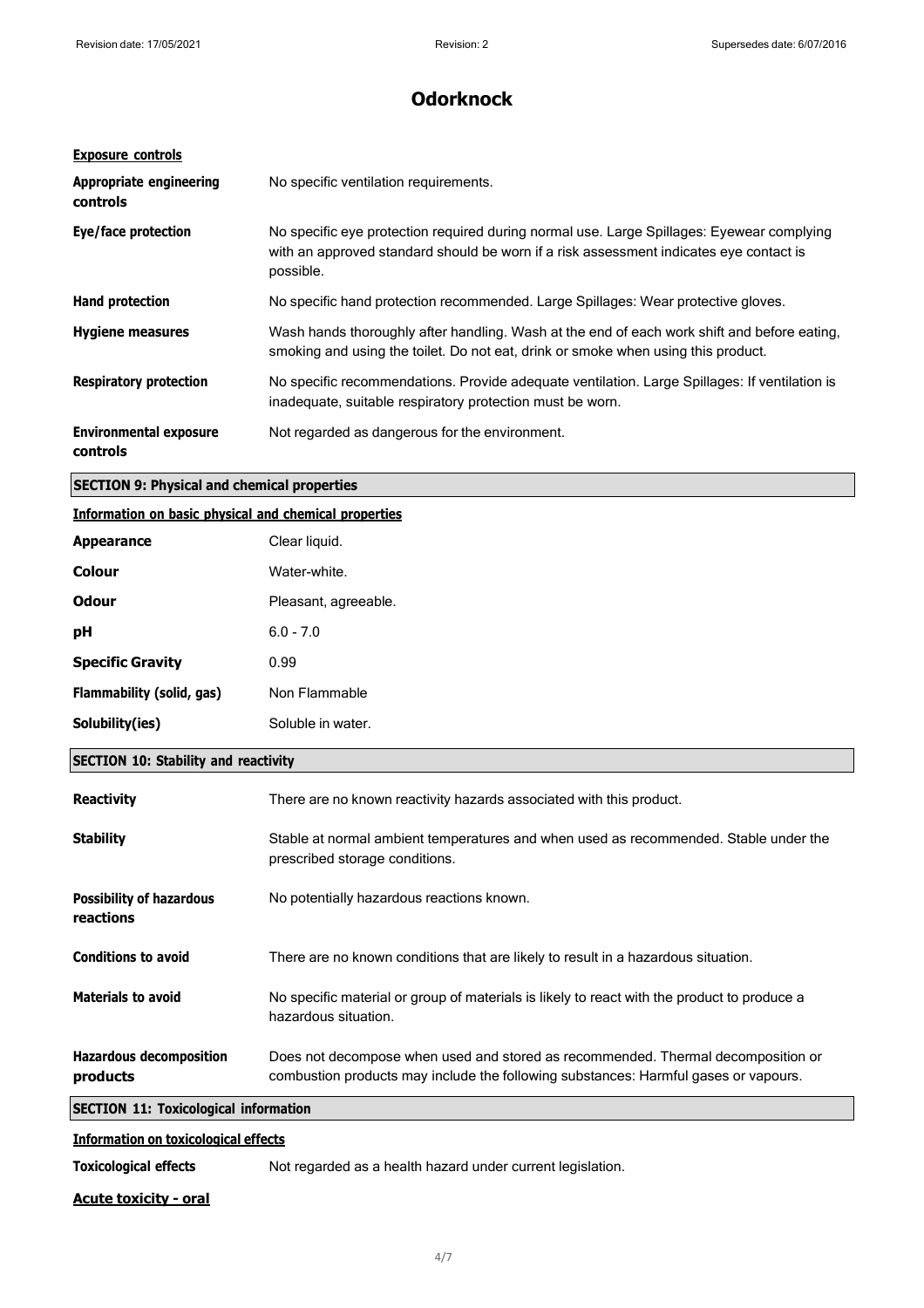| Notes (oral LD <sub>50</sub> )                                       | Based on available data the classification criteria are not met.                                                                                 |
|----------------------------------------------------------------------|--------------------------------------------------------------------------------------------------------------------------------------------------|
| ATE oral (mg/kg)                                                     | 40,000.0                                                                                                                                         |
| <b>Acute toxicity - dermal</b>                                       |                                                                                                                                                  |
| Notes (dermal LD <sub>50</sub> )                                     | Based on available data the classification criteria are not met.                                                                                 |
| <b>Acute toxicity - inhalation</b>                                   |                                                                                                                                                  |
| <b>Notes (inhalation LCso)</b>                                       | Based on available data the classification criteria are not met.                                                                                 |
| <b>Skin corrosion/irritation</b><br>Animal data                      | Based on available data the classification criteria are not met.                                                                                 |
| Serious eye damage/irritation                                        | Serious eye damage/irritation Based on available data the classification criteria are not met.                                                   |
| <b>Respiratory sensitisation</b><br><b>Respiratory sensitisation</b> | Based on available data the classification criteria are not met.                                                                                 |
| <b>Skin sensitisation</b>                                            |                                                                                                                                                  |
| <b>Skin sensitisation</b>                                            | Based on available data the classification criteria are not met.                                                                                 |
| Germ cell mutagenicity<br>Genotoxicity - in vitro                    | Based on available data the classification criteria are not met.                                                                                 |
| <b>Carcinogenicity</b>                                               |                                                                                                                                                  |
| Carcinogenicity                                                      | Based on available data the classification criteria are not met.                                                                                 |
| <b>IARC</b> carcinogenicity                                          | Contains a substance/a group of substances which may cause cancer. IARC Group 1<br>Carcinogenic to humans.                                       |
| <b>Reproductive toxicity</b>                                         | Reproductive toxicity - fertility Based on available data the classification criteria are not met.                                               |
| <b>Reproductive toxicity -</b><br>development                        | Based on available data the classification criteria are not met.                                                                                 |
| Specific target organ toxicity - single exposure                     |                                                                                                                                                  |
| <b>STOT - single exposure</b>                                        | Not classified as a specific target organ toxicant after a single exposure.                                                                      |
| Specific target organ toxicity - repeated exposure                   |                                                                                                                                                  |
| <b>STOT - repeated exposure</b>                                      | Not classified as a specific target organ toxicant after repeated exposure.                                                                      |
| <b>Aspiration hazard</b><br><b>Aspiration hazard</b>                 | Based on available data the classification criteria are not met.                                                                                 |
| <b>General information</b>                                           | No specific health hazards known. The severity of the symptoms described will vary<br>dependent on the concentration and the length of exposure. |
| <b>Inhalation</b>                                                    | No specific symptoms known. Spray/mists may cause respiratory tract irritation.                                                                  |
| <b>Ingestion</b>                                                     | No specific symptoms known. May cause discomfort if swallowed.                                                                                   |
| <b>Skin Contact</b>                                                  | No specific symptoms known. May cause discomfort.                                                                                                |
| Eye contact                                                          | No specific symptoms known. May be slightly irritating to eyes.                                                                                  |
| <b>Route of exposure</b>                                             | Ingestion Inhalation Skin and/or eye contact                                                                                                     |
| <b>Target Organs</b>                                                 | No specific target organs known.                                                                                                                 |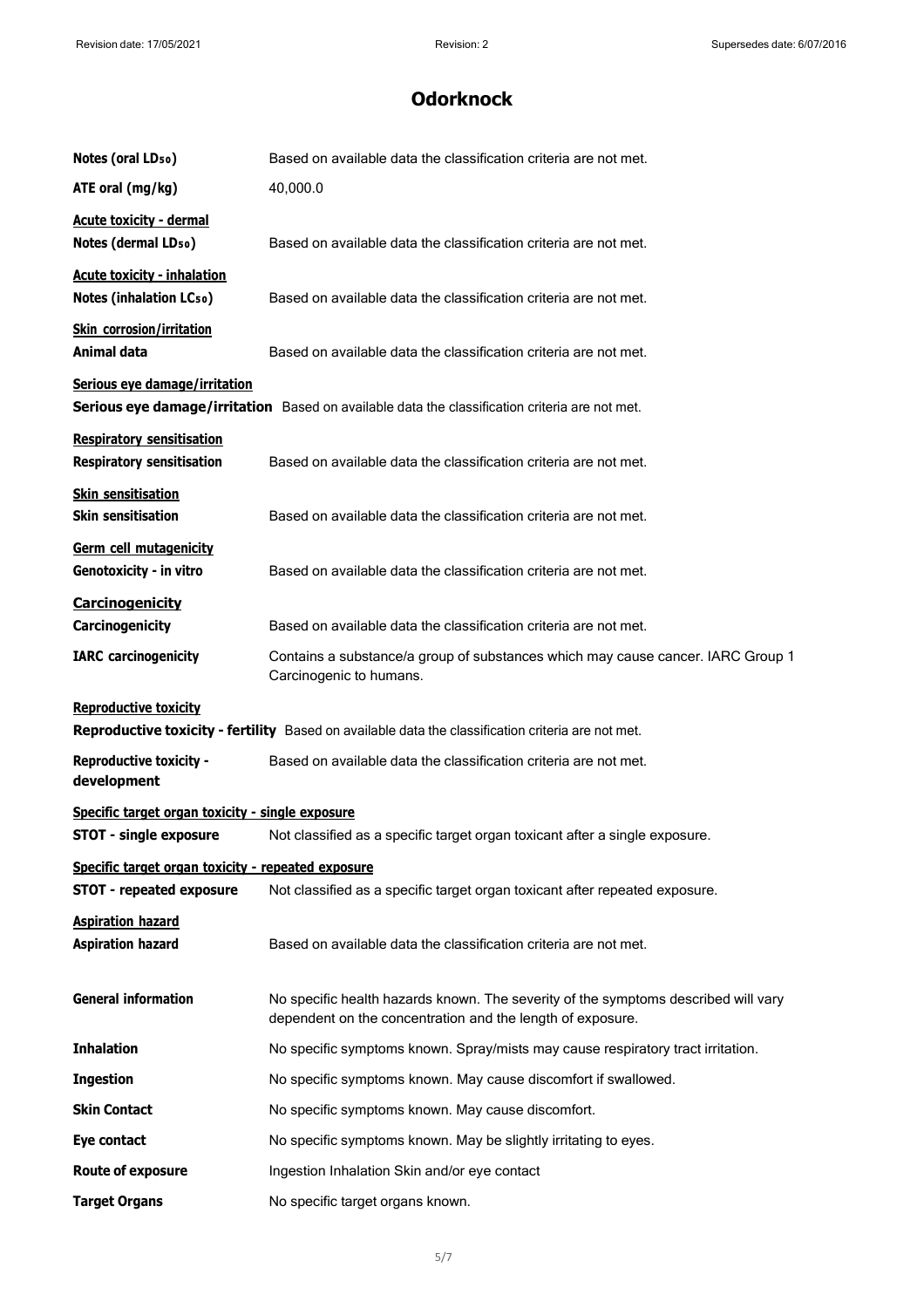|                                                                   | UUUI NIIULN                                                                                                                                                                                                                                                                                                                                                                                          |
|-------------------------------------------------------------------|------------------------------------------------------------------------------------------------------------------------------------------------------------------------------------------------------------------------------------------------------------------------------------------------------------------------------------------------------------------------------------------------------|
| <b>SECTION 12: Ecological information</b>                         |                                                                                                                                                                                                                                                                                                                                                                                                      |
| <b>Ecotoxicity</b>                                                | Not regarded as dangerous for the environment. However, large or frequent spills may have<br>hazardous effects on the environment.                                                                                                                                                                                                                                                                   |
| <b>Toxicity</b>                                                   | Based on available data the classification criteria are not met.                                                                                                                                                                                                                                                                                                                                     |
| Persistence and degradability                                     |                                                                                                                                                                                                                                                                                                                                                                                                      |
|                                                                   | Persistence and degradability The degradability of the product is not known.                                                                                                                                                                                                                                                                                                                         |
| <b>Bioaccumulative potential</b>                                  |                                                                                                                                                                                                                                                                                                                                                                                                      |
| <b>Bioaccumulative Potential</b>                                  | No data available on bioaccumulation.                                                                                                                                                                                                                                                                                                                                                                |
| <b>Mobility in soil</b>                                           |                                                                                                                                                                                                                                                                                                                                                                                                      |
| <b>Mobility</b>                                                   | No data available.                                                                                                                                                                                                                                                                                                                                                                                   |
| Other adverse effects                                             |                                                                                                                                                                                                                                                                                                                                                                                                      |
| <b>Other adverse effects</b>                                      | None known.                                                                                                                                                                                                                                                                                                                                                                                          |
| <b>SECTION 13: Disposal considerations</b>                        |                                                                                                                                                                                                                                                                                                                                                                                                      |
| <b>Waste treatment methods</b>                                    |                                                                                                                                                                                                                                                                                                                                                                                                      |
| <b>General information</b>                                        | The generation of waste should be minimised or avoided wherever possible. Reuse or recycle<br>products wherever possible. This material and its container must be disposed of in a safe<br>way.                                                                                                                                                                                                      |
| <b>Disposal methods</b>                                           | Dispose of surplus products and those that cannot be recycled via a licensed waste disposal<br>contractor. Waste packaging should be collected for reuse or recycling. Incineration or landfill<br>should only be considered when recycling is not feasible. Waste should not be disposed of<br>untreated to the sewer unless fully compliant with the requirements of the local water<br>authority. |
| <b>SECTION 14: Transport information</b>                          |                                                                                                                                                                                                                                                                                                                                                                                                      |
| General                                                           | The product is not covered by international regulations on the transport of dangerous goods<br>(IMDG, IATA, ADG).                                                                                                                                                                                                                                                                                    |
| <b>UN number</b>                                                  |                                                                                                                                                                                                                                                                                                                                                                                                      |
| Not applicable.                                                   |                                                                                                                                                                                                                                                                                                                                                                                                      |
| <b>UN proper shipping name</b><br>Not applicable.                 |                                                                                                                                                                                                                                                                                                                                                                                                      |
| Transport hazard class(es)<br>No transport warning sign required. |                                                                                                                                                                                                                                                                                                                                                                                                      |
| <b>Packing group</b>                                              |                                                                                                                                                                                                                                                                                                                                                                                                      |
| Not applicable.                                                   |                                                                                                                                                                                                                                                                                                                                                                                                      |
| <b>Environmental hazards</b>                                      |                                                                                                                                                                                                                                                                                                                                                                                                      |
| Environmentally hazardous substance/marine pollutant<br>No.       |                                                                                                                                                                                                                                                                                                                                                                                                      |
| <b>Special precautions for user</b><br>Not applicable.            |                                                                                                                                                                                                                                                                                                                                                                                                      |
|                                                                   |                                                                                                                                                                                                                                                                                                                                                                                                      |